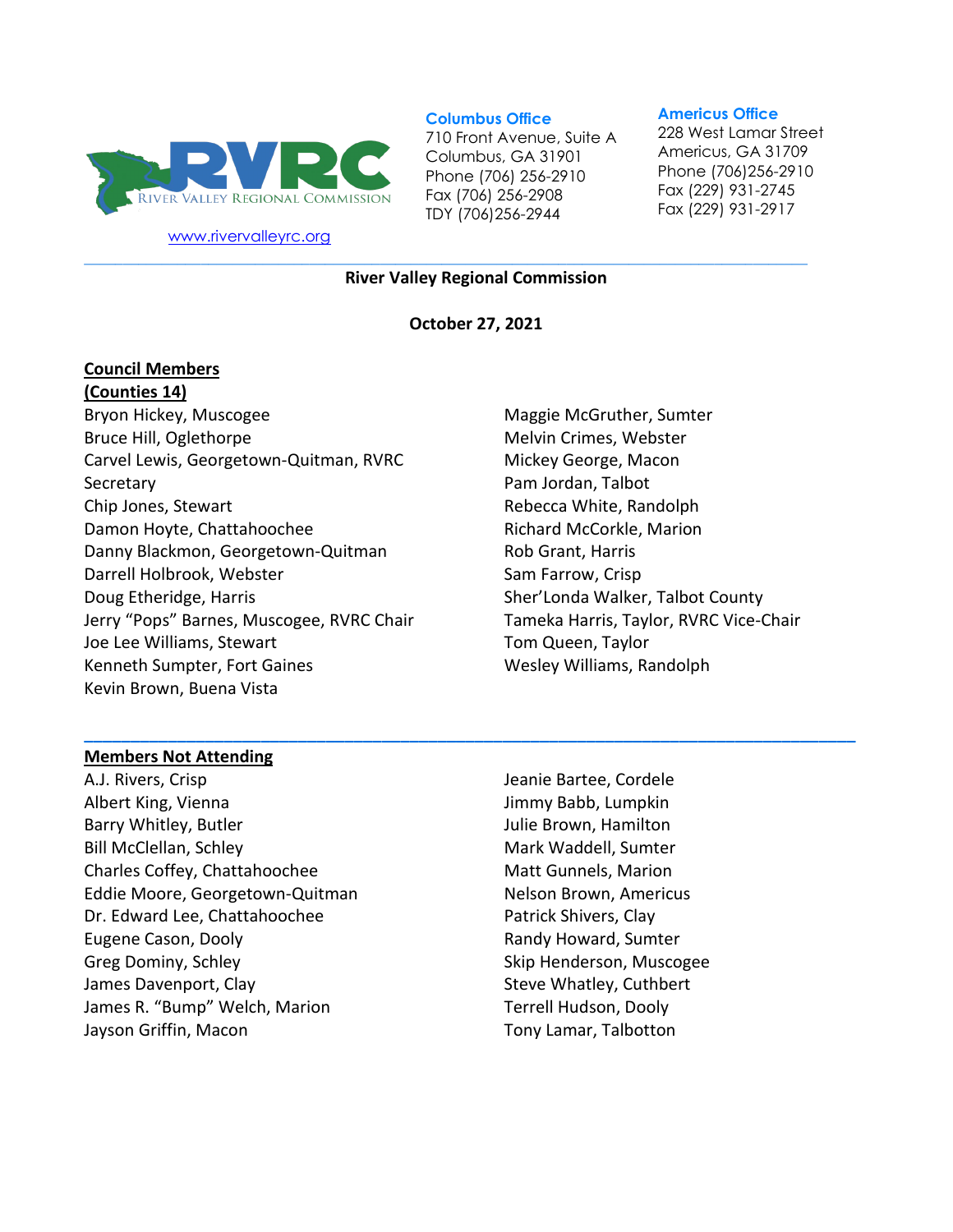## **Others Attending**

Mike Beatty, The Beatty Team Beatty Team Bernard Reynolds, The Beatty Team

## **Staff**

Jim Livingston, Executive Director Katie Howard, AAA Director Emily Chambers, Finance Officer Gerald Mixon, Planning Janice West, WIOA

Mariyana Kostov, GIS Planner John Morgan, Bike-Ped Planner Savannah Brown, Regional Planner Merri Spence, Executive Secretary

# **WELCOME AND RECOGNITION OF VISITORS**

Jerry "Pops" Barnes, Chair, brought the River Valley Regional Commission council meeting to order at 10:30 A.M. Chair Barnes welcomed visitors Mike Beatty and Bernard Reynolds with The Beatty Team.

**\_\_\_\_\_\_\_\_\_\_\_\_\_\_\_\_\_\_\_\_\_\_\_\_\_\_\_\_\_\_\_\_\_\_\_\_\_\_\_\_\_\_\_\_\_\_\_\_\_\_\_\_\_\_\_\_\_\_\_\_\_\_\_\_\_\_\_\_\_\_\_\_\_\_\_\_\_\_\_\_\_\_\_\_**

**\_\_\_\_\_\_\_\_\_\_\_\_\_\_\_\_\_\_\_\_\_\_\_\_\_\_\_\_\_\_\_\_\_\_\_\_\_\_\_\_\_\_\_\_\_\_\_\_\_\_\_\_\_\_\_\_\_\_\_\_\_\_\_\_\_\_\_\_\_\_\_\_\_\_\_\_\_\_\_\_\_\_\_\_**

Mr. Barnes then gave the invocation and Tameka Harris, Vice-Chair, led the council in the Pledge of Allegiance.

## **REVIEW/APPROVAL OF SEPTEMBER 22, 2021 MINUTES\***

Council reviewed the September 22, 2021 meeting minutes which were emailed to council members the previous week for their review. The minutes were also included in the council packets that were available at the meeting.

There being no additions or changes, Pops Barnes, Chair, requested a motion to approve the September 22, 2021 council minutes as presented.

Darrell Holbrook, Webster County, made the motion to approve the September 22, 2021 minutes as presented; Melvin Crimes, Webster County, seconded the motion. The motion passed with no opposition.

### **TIA UPDATE**

Jim Livingston, Executive Director gave the TIA Update. Mr. Livingston reported that the Executive Committee of the River Valley TIA Roundtable met and approved the draft final investment list. The list includes 46 projects and almost \$400 million of overall investments and an additional \$160 million leveraged from state and federal resources.

Three key items in the plan:

- 1. Everything the City of Columbus requested was included in the plan
- 2. Highway 280 will be completed from Cordele to Americus
- 3. Every county in the region has a least one project on the list

The list can be found on the RVRC website - [Transportation Investment Act \(rivervalleyrc.org\)](https://www.rivervalleyrc.org/index.php/transportation-investment-act) Three public hearings are scheduled (open houses) the week of November 15. The first public hearing will be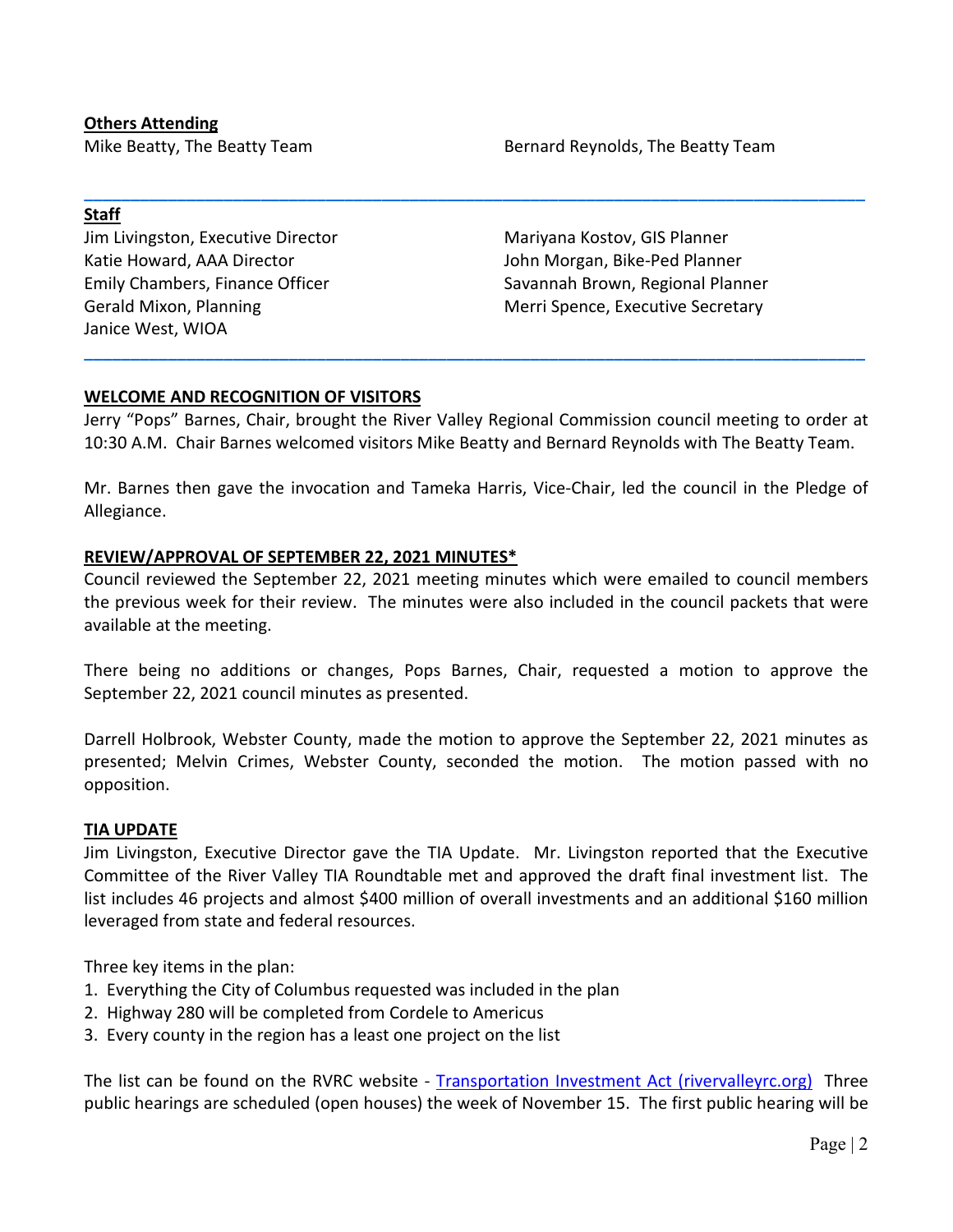in Cuthbert (November 15), the second in Montezuma (November 16) and the third in Columbus (November 18). All are scheduled for 5:30 p.m. The Full Roundtable will meet on December 15 to approve the list. The final list as approved by the Full Roundtable will be delivered to the local county elections supervisors for the May 2022 elections.

## **Mike Beatty – The Beatty Team**

Mike Beatty spoke of his history working with different state agencies and with the Regional Commissions. Mr. Beatty spoke of a service The Beatty Team offers to help communities work together to find resources to benefit the community as a whole. Contact information for The Beatty Team is 404-862-5615.

## **AARP Age Friendly Region Application\***

Mr. Barnes noted that the AARP presentation last month required Council action to apply for Age Friendly regional designation.

Mr. Barnes requested the motion to approve the application to become an AARP Age Friendly Region. Joe Lee Williams, Stewart County, made the motion to approve the application and the motion was seconded by Melvin Crimes, Webster County. The motion was passed with no opposition.

## **Authorizing Resolutions to Execute GDOT 5311 and 5304 Applications\***

Savannah Brown, Regional Planner, asked for a vote to renew two authorizing resolutions. The first was the GDOT 5311 which includes the RVRC mobility management project. Ms. Brown informed the Council that there was no increase in the budget for this application. Mr. Barnes asked for a motion to approve the resolution. A motion was made by Damon Hoyt, Chattahoochee County, to approve the resolution and was seconded by Melvin Crimes, Webster County. The motion was passed with no opposition.

Ms. Brown said the second application being applied for is the GDOT 5304 which helps aid in our statewide transit planning. The transit plan being worked on right now is for Chattahoochee, Harris and Marion counties and is helping to expand the lower Chattahoochee Region Transit Authority. Mr. Barnes asked for a motion to approve on this application. A motion to approve was made by Darryl Holbrook, Webster County, and was seconded by Melvin Crimes, Webster County. The motion was passed with no opposition.

## **BUDGET AMENDMENT 1\***

Budget Amendment 1 accounts for \$742,873 in additional revenues that have been identified or awarded since the initial budget was presented, including a \$242k Consolidated Appropriations Act contract from Division of Aging Services, all of which is designated for the Home Delivered Meals program in our region. Most of these revenues are being passed through to providers and thus had no net effect on the RC's bottom line. However, this amendment does show a projected change in fund balance for the General Fund of \$118,804, an \$81k increase from the original budget. Along with a \$4kincrease in projected net position change in the enterprise funds, the overall effect of this budget amendment is \$85,000 additional dollars of government-wide net position increase. This amendment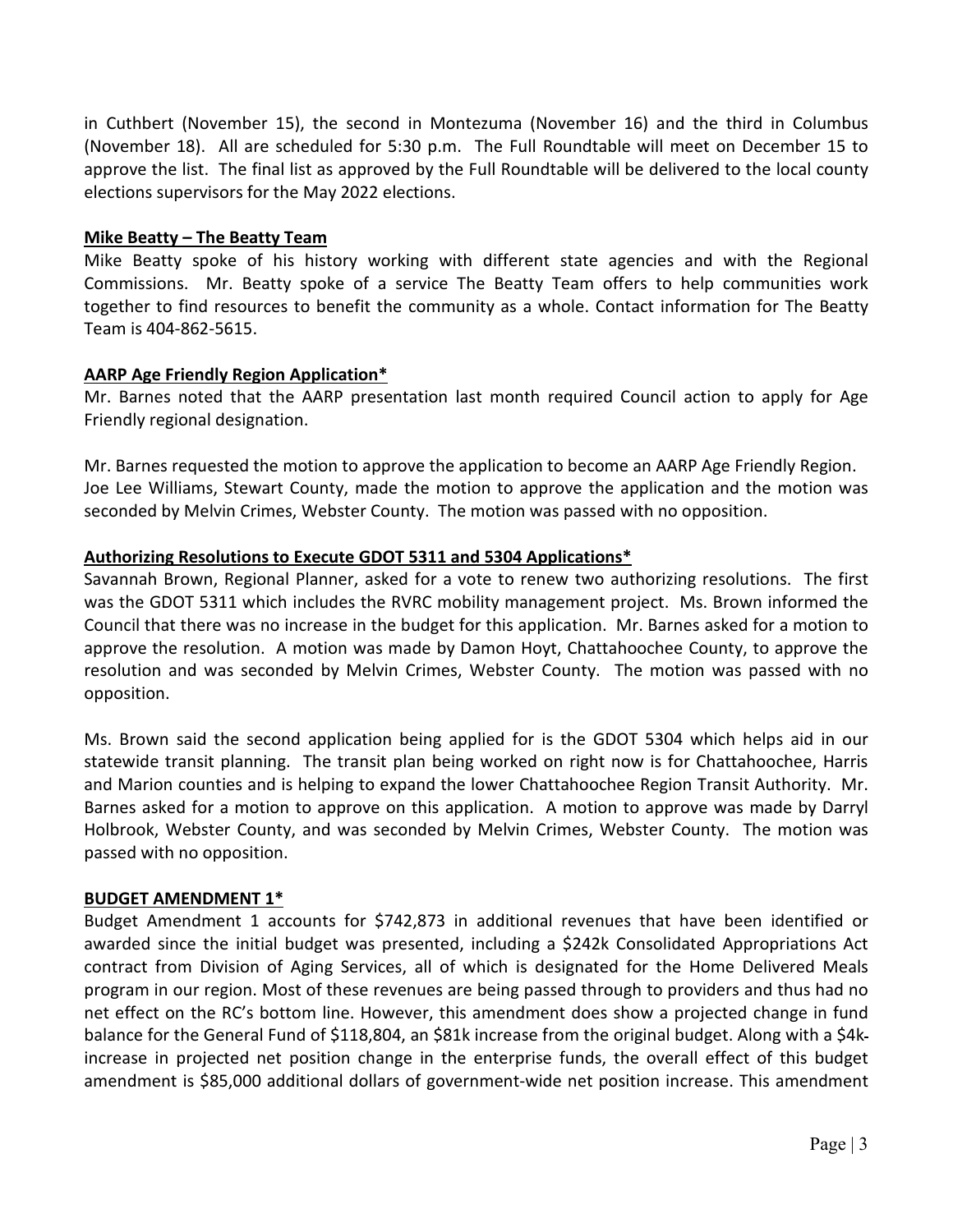comes with the recommendation of the Executive Committee who approved it prior to the council meeting.

Mr. Barnes asked for a motion to approve the Budget Amendment 1. A motion to approve was made by Mickey George, Macon County. Carvel Lewis, Georgetown-Quitman County, seconded the motion. The motion passed with no opposition.

# **STAFF REPORTS**

Emily Chambers, Finance Officer, reported that through August, there was an increase in fund balance of \$31,000 in the General Funds and a slight decrease in net position of \$284 in the enterprise funds. Both operating revenues and expenditures are under budget for the first two months, but those should pick up as the year progresses. At August 31, the General Fund cash on hand was \$817k and unassigned fund balance of \$941k.

Katie Howard, AAA Director, reported The River Valley Area Agency on Aging will be holding two (2) virtual Public Hearings. The first is October 29 and the second is scheduled for November 5. Both will be held at 10 a.m. A flyer with the zoom information will be sent to all Council members today. A request for community input on how we should use the new ARP money which we will receive in the Spring has been sent out. There is an on-line survey on the website [\(www.rivervalleyaging.org](http://www.rivervalleyaging.org/) ) and everyone is encouraged to fill it out as well as share this information with others who are interested in services for seniors and persons with disability in our region.

Gerald Mixon, Planning/Community Development Director, announced there is a page on the RVRC website filled with the initial release of 2020 Census data that is ready for release. The information should be easily accessible and of benefit for local redistricting. Earlier this year there was key personnel turnover (the RVRC consultant) in the environmental engineering firm assisting with the U.S. EPA-funded Brownfield project. After reviewing the six respondents to the RFQ selection process the successful bidder is already at work. The change will have a nominal impact on the project budget. Staff facilitated three Bike Events in the past month; Plains, Lumpkin and Americus. The RVRC is nearing completion of twenty-one applications to the Georgia Office of Planning and Budget for American Recovery Plan Act (ARPA) funds. Applications are addressing the need for Broadband, water/sanitary sewer and economic recovery. Progress continues with pre-disaster mitigation and comprehensive plans.

Janice West, WIOA Director, reported the WIOA Department has resolved and closed PY 2020 State WIOA monitoring. As of October, WOA enrollment totaled 69 individuals in various training services. WIOA Providers are conducting outreach and recruitment efforts for new WIOA participants. Spring Semester 2022 WIOA applications are being taken for educational training with colleges, universities, and private training providers.

The regional unemployment rate for August 2021 was 4.4%. This was a decrease from the 7.3% unemployment rate in August 2020. Unemployment Insurance (UI) claims continue to be filed in the region, but those numbers have also decreased over the past few months.